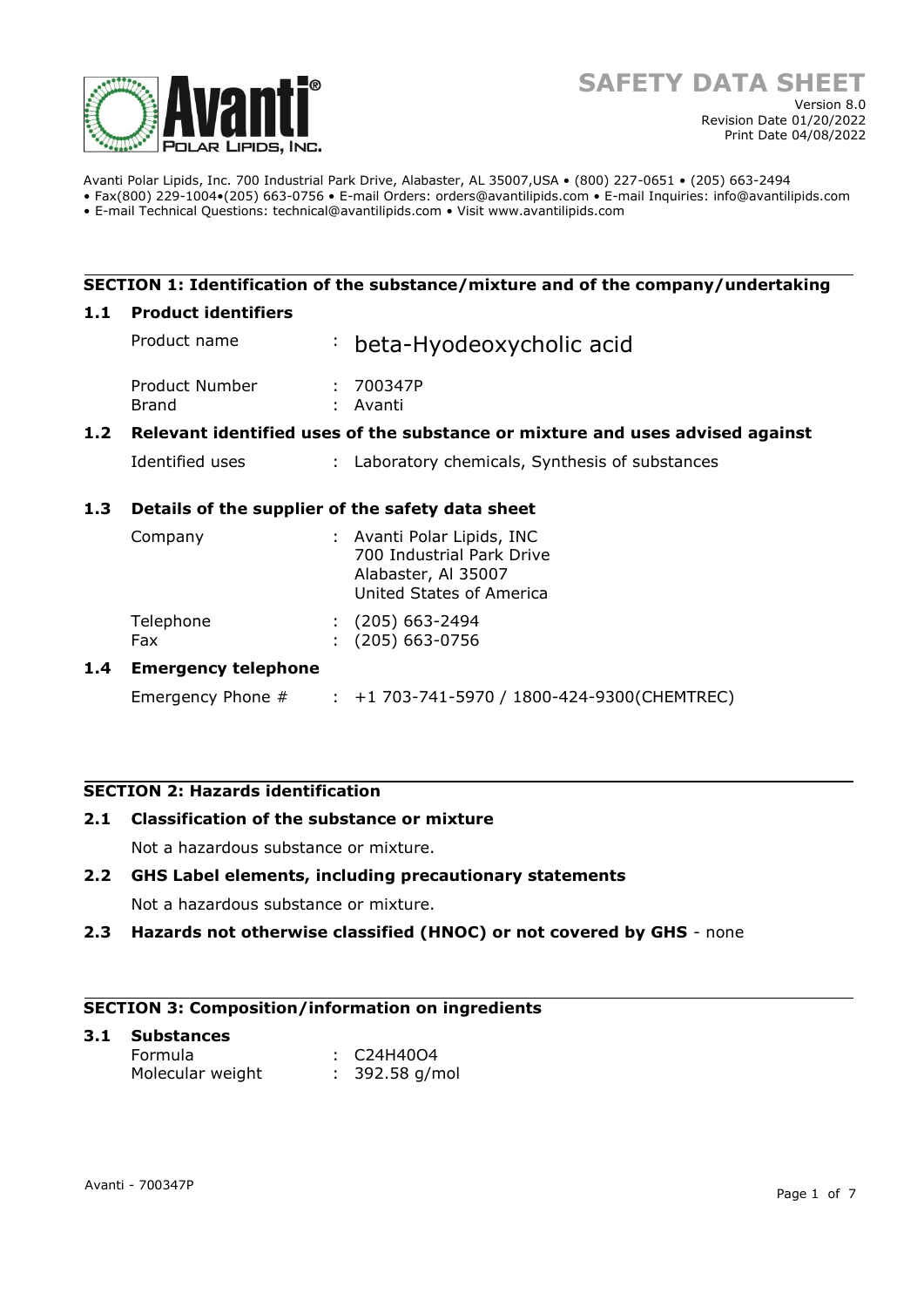# **SECTION 4: First aid measures**

#### **4.1 Description of first-aid measures**

#### **If inhaled**

After inhalation: fresh air.

#### **In case of skin contact**

In case of skin contact: Take off immediately all contaminated clothing. Rinse skin with water/ shower.

#### **In case of eye contact**

After eye contact: rinse out with plenty of water. Remove contact lenses.

#### **If swallowed**

After swallowing: make victim drink water (two glasses at most). Consult doctor if feeling unwell.

#### **4.2 Most important symptoms and effects, both acute and delayed**

The most important known symptoms and effects are described in the labelling (see section 2.2) and/or in section 11

**4.3 Indication of any immediate medical attention and special treatment needed** No data available

# **SECTION 5: Firefighting measures**

#### **5.1 Extinguishing media**

**Suitable extinguishing media** Water Foam Carbon dioxide (CO2) Dry powder

#### **Unsuitable extinguishing media**

For this substance/mixture no limitations of extinguishing agents are given.

# **5.2 Special hazards arising from the substance or mixture** Carbon oxides Combustible. Development of hazardous combustion gases or vapours possible in the event of fire.

# **5.3 Advice for firefighters**

In the event of fire, wear self-contained breathing apparatus.

#### **5.4 Further information**

Prevent fire extinguishing water from contaminating surface water or the ground water system.

# **SECTION 6: Accidental release measures**

- **6.1 Personal precautions, protective equipment and emergency procedures** Advice for non-emergency personnel: Avoid inhalation of dusts. Evacuate the danger area, observe emergency procedures, consult an expert. For personal protection see section 8.
- **6.2 Environmental precautions** Do not let product enter drains.

# **6.3 Methods and materials for containment and cleaning up**

Cover drains. Collect, bind, and pump off spills. Observe possible material restrictions (see sections 7 and 10). Take up dry. Dispose of properly. Clean up affected area. Avoid generation of dusts.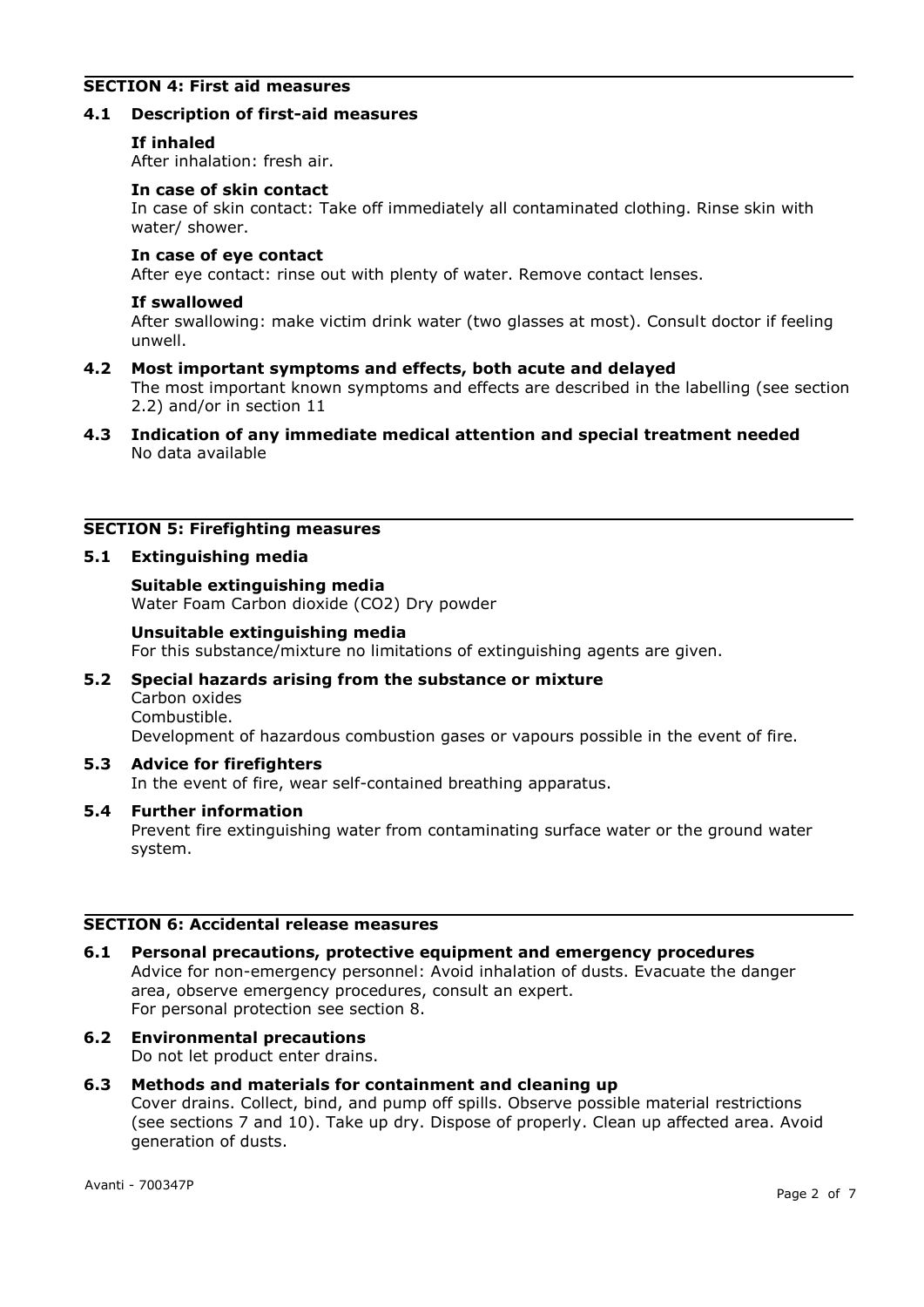#### **SECTION 7: Handling and storage**

**7.1 Precautions for safe handling** For precautions see section 2.2.

# **7.2 Conditions for safe storage, including any incompatibilities**

#### **Storage conditions**

Tightly closed. Dry.

#### **Storage stability**

Recommended storage temperature  $-25 - -10$  °C

#### **Storage class**

Storage class (TRGS 510): 11: Combustible Solids

#### **7.3 Specific end use(s)**

Apart from the uses mentioned in section 1.2 no other specific uses are stipulated

# **SECTION 8: Exposure controls/personal protection**

#### **8.1 Control parameters**

# **Ingredients with workplace control parameters**

Contains no substances with occupational exposure limit values.

#### **8.2 Exposure controls**

#### **Appropriate engineering controls**

Change contaminated clothing. Wash hands after working with substance.

# **Personal protective equipment**

#### **Eye/face protection**

Use equipment for eye protection tested and approved under appropriate government standards such as NIOSH (US) or EN 166(EU). Safety glasses

#### **Skin protection**

Handle with impervious gloves.

This recommendation applies only to the product stated in the safety data sheet, supplied by us and for the designated use. When dissolving in or mixing with other substances and under conditions deviating from those stated in EN374 please contact the supplier of CE-approved gloves (e.g. KCL GmbH, D-36124 Eichenzell, Internet: www.kcl.de).

Full contact Material: Nitrile rubber Minimum layer thickness: 0.11 mm Break through time: 480 min Material tested: KCL 741 Dermatril® L

Splash contact Material: Nitrile rubber Minimum layer thickness: 0.11 mm Break through time: 480 min Material tested: KCL 741 Dermatril® L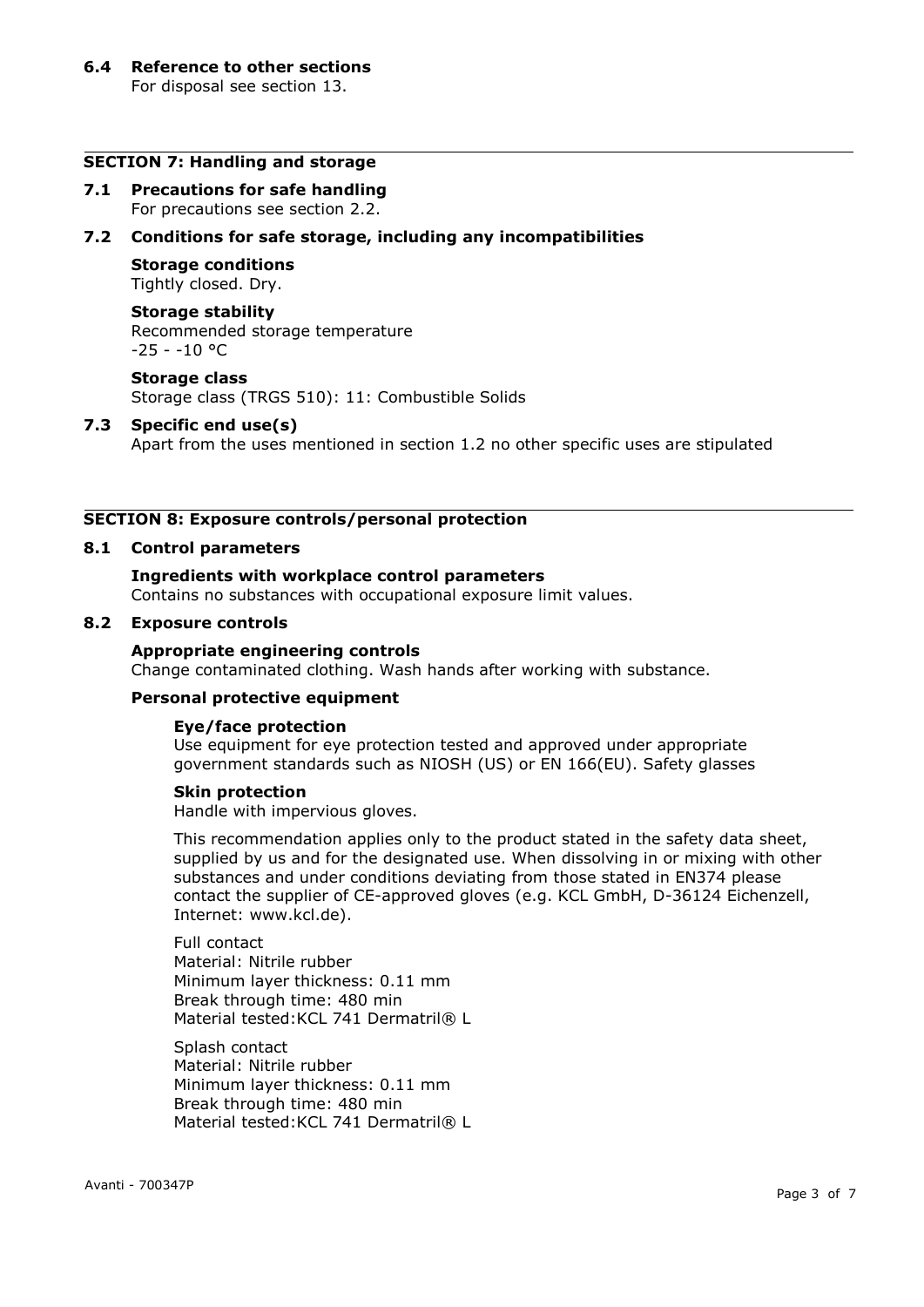# **Respiratory protection**

required when dusts are generated. Our recommendations on filtering respiratory protection are based on the following standards: DIN EN 143, DIN 14387 and other accompanying standards relating to the used respiratory protection system.

# **Control of environmental exposure**

Do not let product enter drains.

# **SECTION 9: Physical and chemical properties**

# **9.1 Information on basic physical and chemical properties**

| a)        | Appearance                                         | Form: solid       |
|-----------|----------------------------------------------------|-------------------|
| b)        | Odor                                               | No data available |
| c)        | Odor Threshold                                     | No data available |
| d)        | pH                                                 | No data available |
| e)        | Melting<br>point/freezing point                    | No data available |
| f)        | Initial boiling point<br>and boiling range         | No data available |
| g)        | Flash point                                        | ()Not applicable  |
| h)        | Evaporation rate                                   | No data available |
| i)        | Flammability (solid,<br>gas)                       | No data available |
| j)        | Upper/lower<br>flammability or<br>explosive limits | No data available |
| k)        | Vapor pressure                                     | No data available |
| $\vert$ ) | Vapor density                                      | No data available |
| m)        | Density                                            | No data available |
|           | Relative density                                   | No data available |
| n)        | Water solubility                                   | No data available |
| o)        | Partition coefficient:<br>n-octanol/water          | No data available |
| p)        | Autoignition<br>temperature                        | No data available |
| q)        | Decomposition<br>temperature                       | No data available |
| r)        | Viscosity                                          | No data available |
| s)        | <b>Explosive properties</b>                        | No data available |
| t)        | Oxidizing properties                               | none              |
| ⌒∸⊾       | au anfahu infaumantia                              |                   |

**<sup>9.2</sup> Other safety information** No data available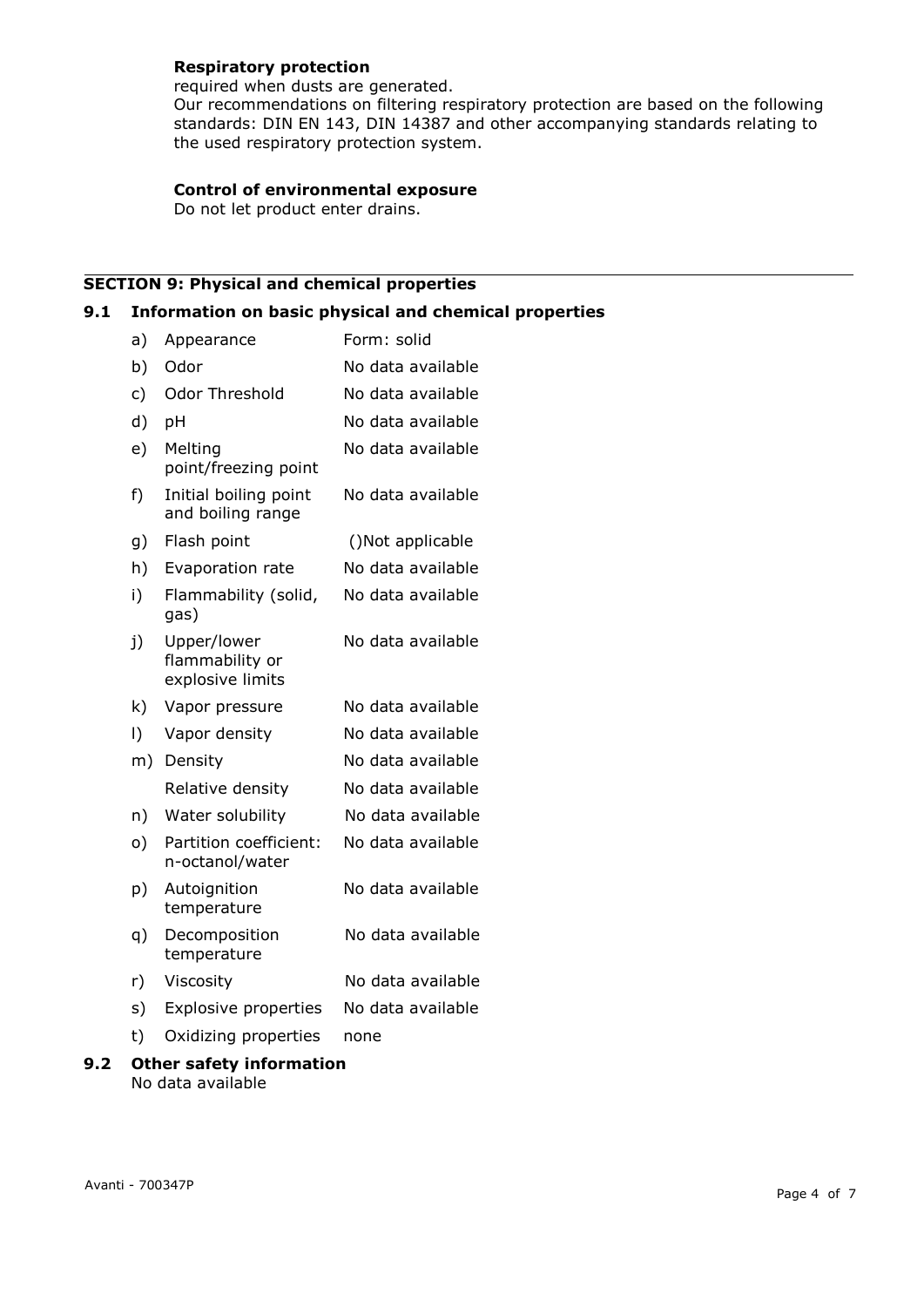# **SECTION 10: Stability and reactivity**

# **10.1 Reactivity**

The following applies in general to flammable organic substances and mixtures: in correspondingly fine distribution, when whirled up a dust explosion potential may generally be assumed.

# **10.2 Chemical stability**

The product is chemically stable under standard ambient conditions (room temperature) .

- **10.3 Possibility of hazardous reactions** No data available
- **10.4 Conditions to avoid** no information available
- **10.5 Incompatible materials** Strong oxidizing agents
- **10.6 Hazardous decomposition products** In the event of fire: see section 5

# **SECTION 11: Toxicological information**

# **11.1 Information on toxicological effects**

# **Acute toxicity**

Oral: No data available Inhalation: No data available Dermal: No data available

# **Skin corrosion/irritation**

No data available

**Serious eye damage/eye irritation** No data available

**Respiratory or skin sensitization** No data available

#### **Germ cell mutagenicity** No data available

# **Carcinogenicity**

- IARC: No ingredient of this product present at levels greater than or equal to 0.1% is identified as probable, possible or confirmed human carcinogen by IARC.
- NTP: No ingredient of this product present at levels greater than or equal to 0.1% is identified as a known or anticipated carcinogen by NTP.
- OSHA: No component of this product present at levels greater than or equal to 0.1% is on OSHA's list of regulated carcinogens.

# **Reproductive toxicity**

No data available

#### **Specific target organ toxicity - single exposure** No data available

**Specific target organ toxicity - repeated exposure** No data available

# **Aspiration hazard**

No data available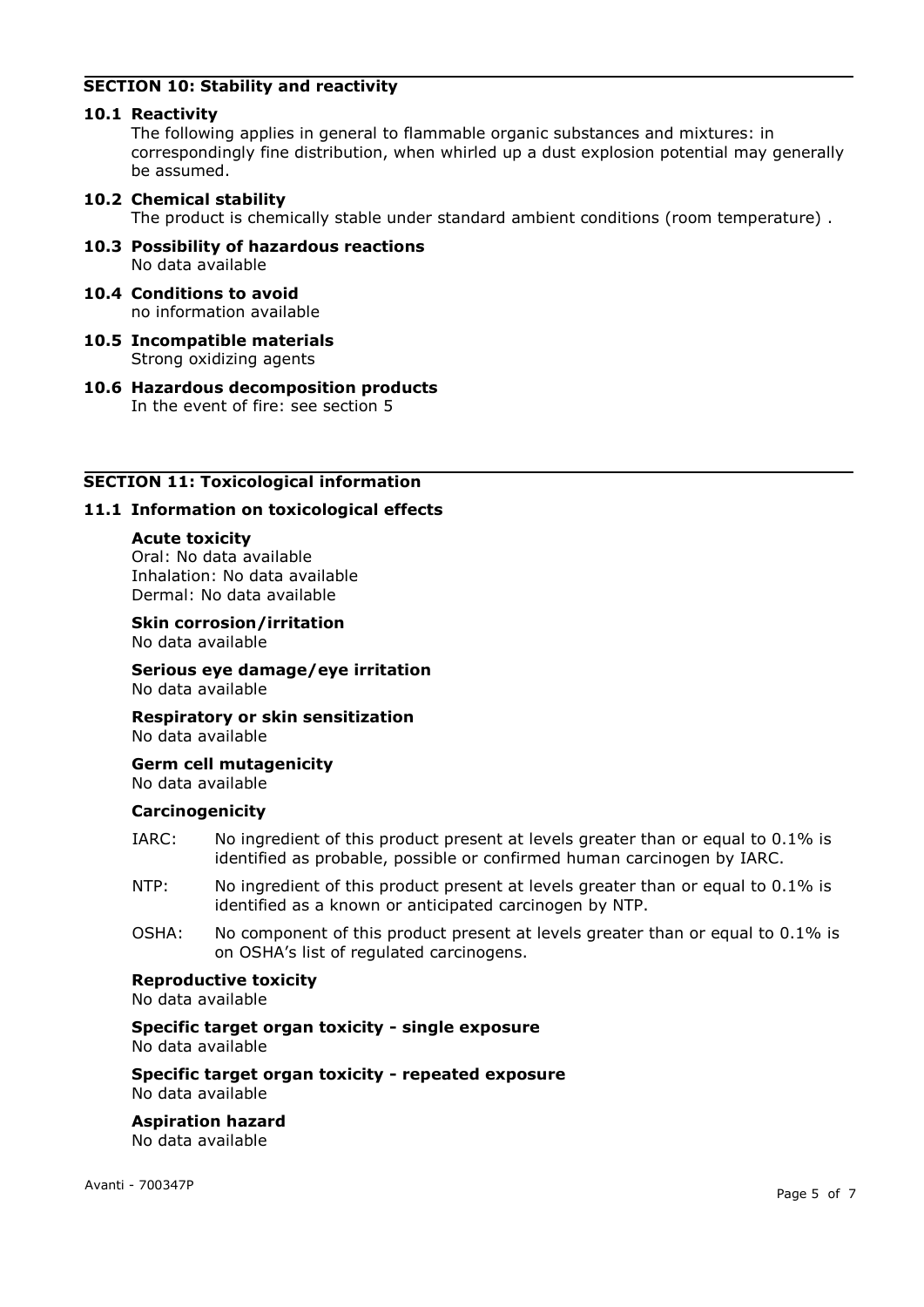# **11.2 Additional Information**

To the best of our knowledge, the chemical, physical, and toxicological properties have not been thoroughly investigated.

To the best of our knowledge, the chemical, physical, and toxicological properties have not been thoroughly investigated.

# **SECTION 12: Ecological information**

- **12.1 Toxicity** No data available
- **12.2 Persistence and degradability** No data available
- **12.3 Bioaccumulative potential** No data available
- **12.4 Mobility in soil** No data available
- **12.5 Results of PBT and vPvB assessment** PBT/vPvB assessment not available as chemical safety assessment not required/not conducted
- **12.6 Endocrine disrupting properties** No data available
- **12.7 Other adverse effects** No data available

# **SECTION 13: Disposal considerations**

# **13.1 Waste treatment methods**

#### **Product**

Waste material must be disposed of in accordance with the national and local regulations. Leave chemicals in original containers. No mixing with other waste. Handle uncleaned containers like the product itself. See www.retrologistik.com for processes regarding the return of chemicals and containers, or contact us there if you have further questions.

# **SECTION 14: Transport information**

**DOT (US)** Not dangerous goods

**IMDG** Not dangerous goods

#### **IATA**

Not dangerous goods

#### **Further information**

Not classified as dangerous in the meaning of transport regulations.